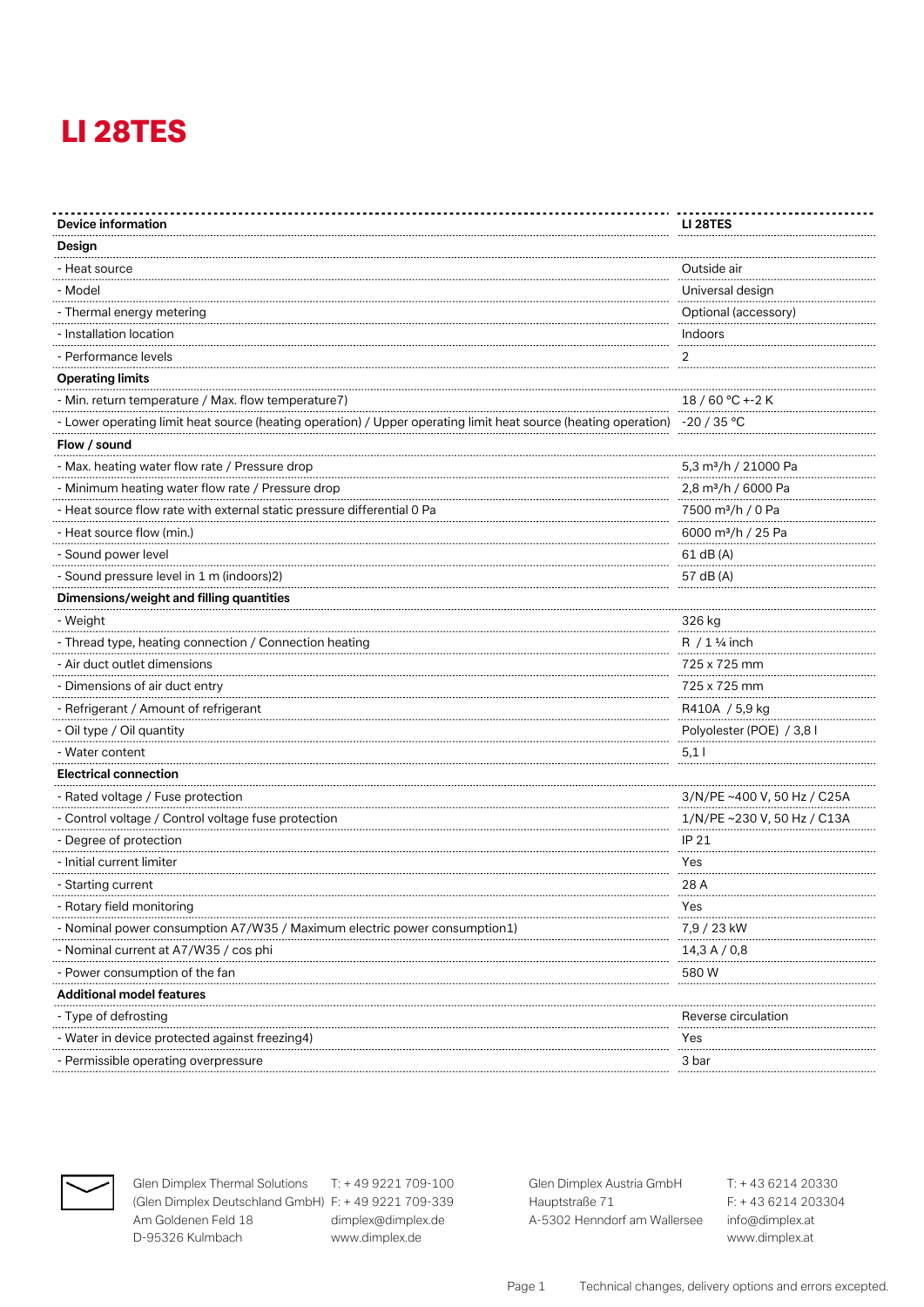#### Heat output / coefficient of performance (COP) according to EN 14511:1)

| <b>Heizen 1 Verdichter</b> | W35           | W45             | W55           |
|----------------------------|---------------|-----------------|---------------|
|                            |               |                 |               |
| $A - I$                    | 11.4 kW / 2.6 | $11.4$ kW / 2.1 | 11.4 kW / 1.7 |
|                            |               |                 |               |
| A2                         | 13.4 kW / 3.1 | 13.1 kW / 2.6   | 12.8 kW / 2.4 |
|                            |               |                 |               |
| A <sub>1</sub>             | 14.5 kW / 3.2 | 14.2 kW / 2.8   | 13.8 kW / 2.5 |
|                            |               |                 |               |
|                            | 15.1 kW / 3.4 | 14.9 kW / 2.9   | 14.5 kW / 2.6 |
|                            |               |                 |               |
|                            |               |                 |               |

| <b>Heizen 2 Verdichter</b> | W35           | W45             | <b>W55</b>      |
|----------------------------|---------------|-----------------|-----------------|
|                            |               |                 |                 |
| $A - I$                    | 21.6 kW / 2.8 | 21.55 kW / 2.27 | 21.65 kW / 1.95 |
|                            |               |                 |                 |
|                            | 25.2 kW / 3.3 | 25.18 kW / 2.68 | 25.08 kW / 2.28 |
|                            |               |                 |                 |
|                            | 27.8 kW / 3.5 | 27.8 kW / 3.0   | 26.36 kW / 2.42 |
|                            |               |                 |                 |
| A1()                       | 28.3 kW / 3.6 | 27.4 kW / 2.9   | 26.6 kW / 2.6   |
|                            |               |                 |                 |

### Note:

1) This data indicates the size and capacity of the system according to EN 14511. For an analysis of the economic and energy efficiency of the system, the bivalence point and regulation should be taken into consideration. These specifications can only be achieved with clean heat exchangers. Information on maintenance, commissioning and operation can be found in the respective sections of the installation and operating instructions. The specified values have the following meaning, e.g. A7 / W35: Heat source temperature 7 °C and heating water flow temperature 35  $^{\circ}C$ .

2) The specified sound pressure level corresponds to the operating noise of the heat pump in heating operation with a flow temperature of 35°C. The specified sound pressure level represents the free sound area level. The measured value can deviate by up to 16 dB(A), depending on the installation location.

4) The heat circulating pump and the heat pump manager must always be ready for operation.

7) Depending on the heat pump type and refrigerant used, the maximum flow temperatures in heating operation may be reduced when the outside temperature falls. Further information can be found in the operating limit diagram for the heat pump. If the supporting feet are used, the level can increase by up to 3 dB (A).



**Glen Dimplex Thermal Solutions** T: + 49 9221 709-100 **Glen Dimplex Austria GmbH** T: + 43 6214 20330 (Glen Dimplex Deutschland GmbH) F: + 49 9221 709-339 Hauptstraße 71 F: + 43 6214 203304 Am Goldenen Feld 18 dimplex@dimplex.de A-5302 Henndorf am Wallersee info@dimplex.at D-95326 Kulmbach www.dimplex.de www.dimplex.at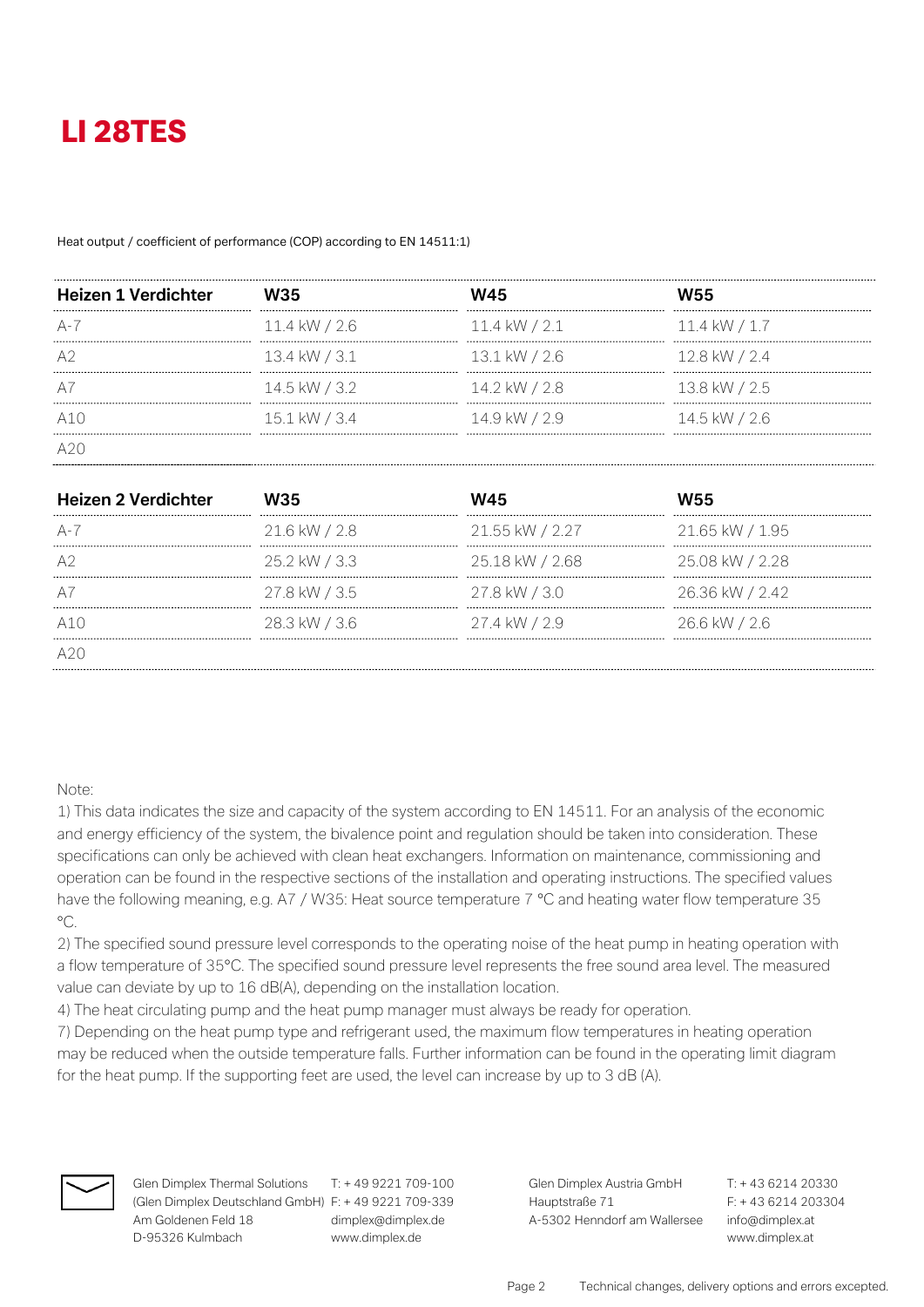



Glen Dimplex Thermal Solutions (Glen Dimplex Deutschland GmbH) F: + 49 9221 709-339 Am Goldenen Feld 18 D-95326 Kulmbach

T: +49 9221 709-100 dimplex@dimplex.de www.dimplex.de

Glen Dimplex Austria GmbH Hauptstraße 71 A-5302 Henndorf am Wallersee T: +43 6214 20330 F: +43 6214 203304 info@dimplex.at www.dimplex.at